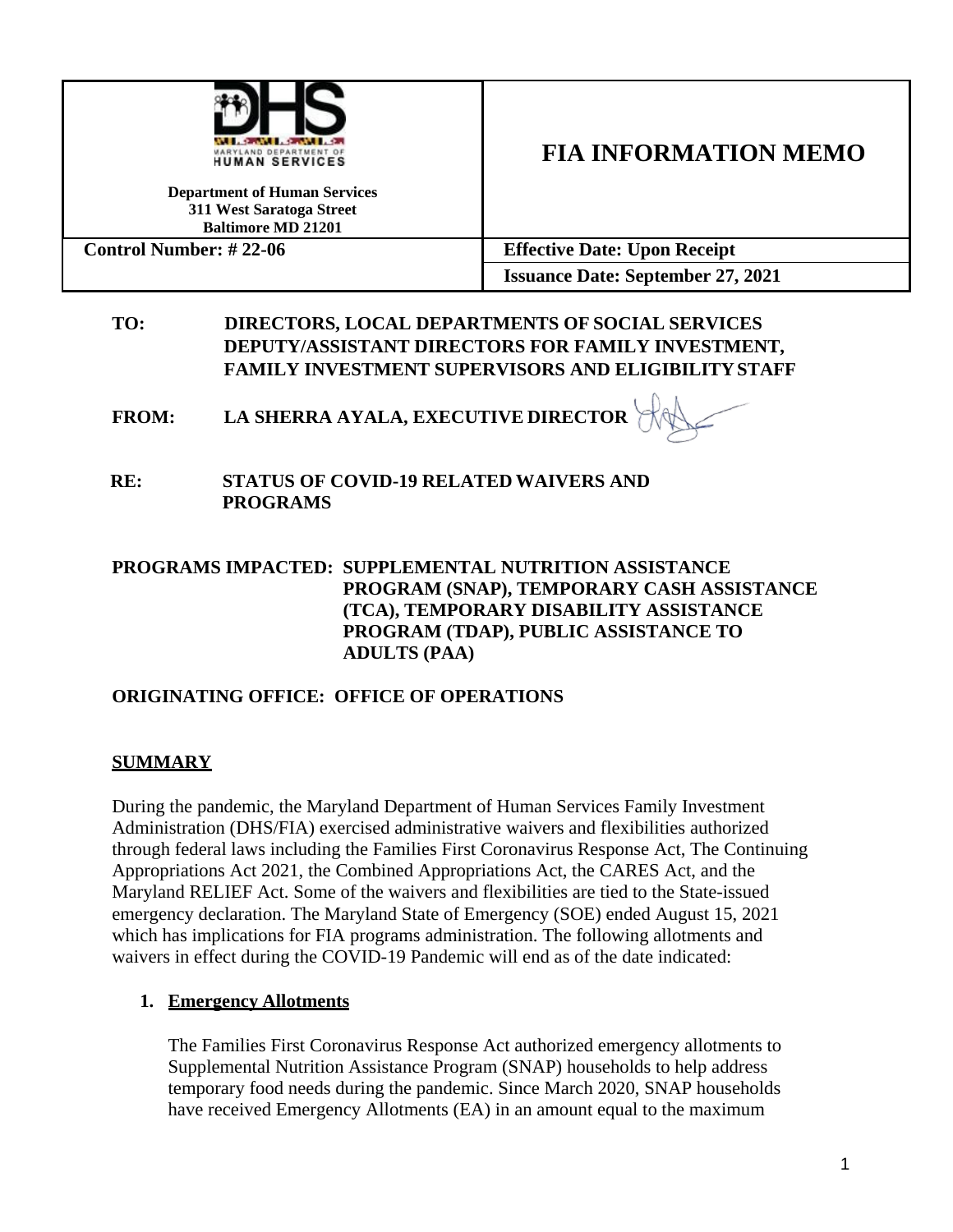benefit for the household size, minus their monthly base benefit. EA was contingent on a National Public Health Emergency (PHE) declaration. **EA benefits will end September 30, 2021.**

## **2. Interview Waiver**

Continue to waive the interview at certification and recertification when identity is verified and mandatory verifications are complete. *Expires December 31, 2021.*

#### **3. Waiver to Extend Recertifications**

SNAP, TCA, and TDAP cases with recertification periods ending in October-December will be auto extended. *Expires December 31, 2021.*

#### **4. Waiver to Suspend Claims Activity**

Case Managers will temporarily suspend collection of active recoupment of overpayments for TCA and SNAP and delay collection action on newly established overpayments (i.e. AE, CE, and FR). The case manager should not consider payments delayed due to this suspension to be delinquent. Households remain liable for their outstanding SNAP debts and case managers will restart collection activity and delinquency determinations at the end of the waiver period. *Expires December 31, 2021.*

● **Resource:** AT: 21-24 (REVISED) ESTABLISHMENT OF OVERPAYMENTS DURING COVID

## **5. Waive Fair Hearing Timeframes**

For hearings that were already in process and for requests for hearings between May 1, 2021, and December 31, 2021, the time frame of the fair hearings processes was extended up to 120 days from receipt of the request. The time frame for sending notices confirming oral withdrawal requests may be extended up to 30 days from receipt of the request for requests received during this same time period. Case Managers are encouraged to use existing flexibility to conduct hearings by alternate means, such as telephone or video conference, when possible, to meet the standard required deadlines, but flexibility is allowed when this is not possible. *Expires December 31, 2021.*

● **Resource:** An updated Request for Hearing DHS/FIA 334 Form can be found on Knowledge Base and the DHS public website.

#### **6. Suspension of QC Face to Face Interview**

Beginning with the July 2021 sample month, Maryland will resume regular SNAP QC operations. QC staff will conduct telephone interviews in lieu of face-to-face interviews. State QC employees reassigned during the QC suspension to make eligibility determinations are not permitted to conduct the QC review for any cases on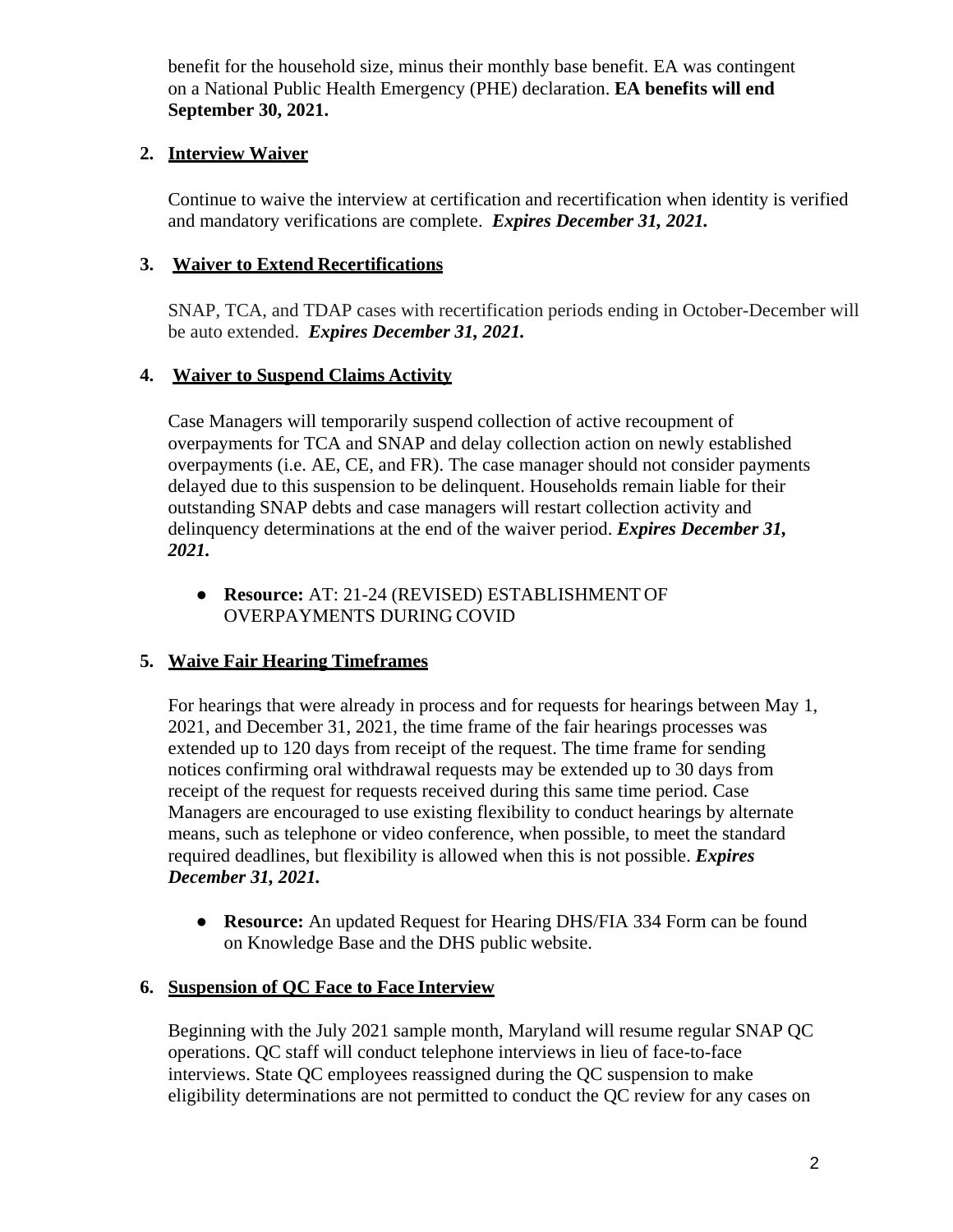which they performed eligibility actions. *Expires December 31, 2021.*

## **7. Waive ABAWD Time limits and Work Requirements**

FIA requested and received FNS approval to suspend ABAWD work requirements statewide until June 30, 2022. Case Managers will not close ABAWD households during this time for not choosing to participate or noncompliance with work activity. Case Managers should process the SNAP cases with countable ABAWDs as a regular SNAP case. When conducting SNAP interviews, case managers must assess applicants to determine if they are work eligible. Recipients who are eligible to participate in an E&T program should be registered for work and complete a referral to participate in a SNAP E&T program.

● **Resource:** AT: 21-11(Revised) ABAWD WAIVER EXTENSION AND REFERRAL GUIDANCE

#### **8. Waiver prohibiting closure of TDAP cases**

Effective February 15, 2021, the Maryland RELIEF Act prohibited TDAP cases from being closed unless the recipient received a final decision from the Social Security Administration. *Expired June 30, 2021.*

#### **9. Waiver to issue \$100 in additional TDAP and TCA benefits for each recipient**

Effective December 2020, an additional monthly amount of \$100 was issued to each active TCA recipient in a household. **This benefit will end on December 31, 2021.**

Effective February 15, 2021, the Maryland RELIEF Act appropriated an additional monthly benefit of \$100 to each TDAP recipient through June 30, 2021. The Governor elected to extend this benefit in alignment with TCA. **This benefit will end on December 31, 2021.**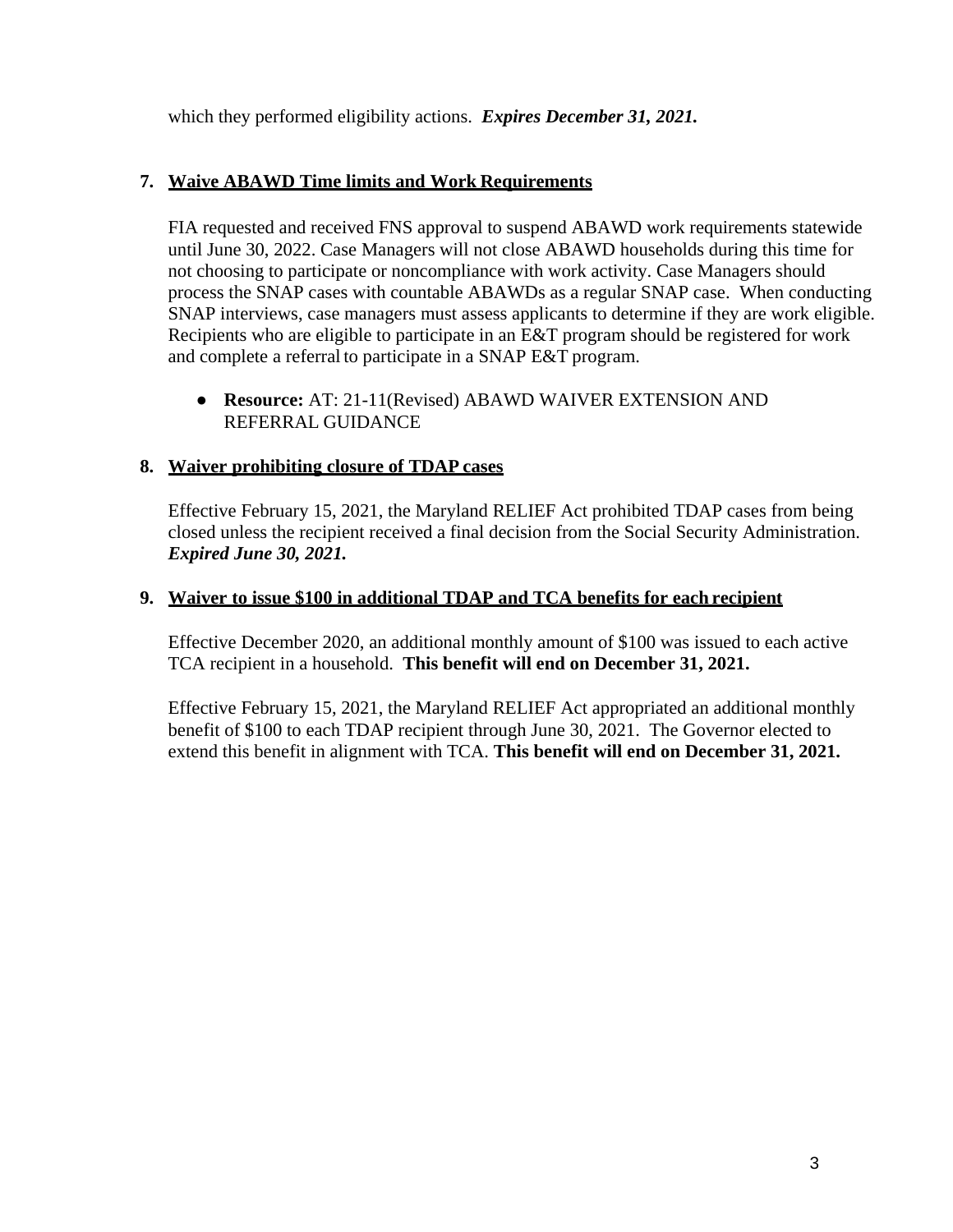#### **Current Waiver Status**

| <b>Waiver/Program</b>                                        | <b>Tied to the</b><br>existence of SOE<br>(Y or N) | <b>Start Date</b> | <b>Definitive Expiration</b><br>Date (if applicable) |
|--------------------------------------------------------------|----------------------------------------------------|-------------------|------------------------------------------------------|
| <b>Emergency Allotment Waiver</b>                            | Y                                                  | April 2020        | September 30, 2021                                   |
| 15% increase of SNAP Maximum<br>Allotment                    | $\mathbf N$                                        | March 2021        | September 30, 2021                                   |
| <b>Interview Waiver</b>                                      | $\mathbf N$                                        | March 2020        | December 31, 2021                                    |
| Waiver to extend recertification for<br><b>SNAP</b>          | $\mathbf N$                                        | March 2020        | December 31, 2021                                    |
| Waiver to extend recertification for<br><b>Cash Programs</b> | $\mathbf N$                                        | March 2020        | December 31, 2021                                    |
| Waiver to suspend overpayment<br>collections                 | $\mathbf N$                                        | April 2020        | December 31, 2021                                    |
| Waiver to suspend Fair Hearing<br><b>Timelines</b>           | $\mathbf N$                                        | April 2020        | December 31, 2021                                    |
| Waiver to suspend QC face to face<br>interviews              | $\mathbf N$                                        | April 2020        | December 31, 2021                                    |
| Waiver to suspend QC reviews                                 | $\mathbf N$                                        | April 2020        | June 30, 2021                                        |
| Waiver of ABAWD Work<br>Requirements                         | $\mathbf N$                                        | March 2020        | June 30, 2022                                        |